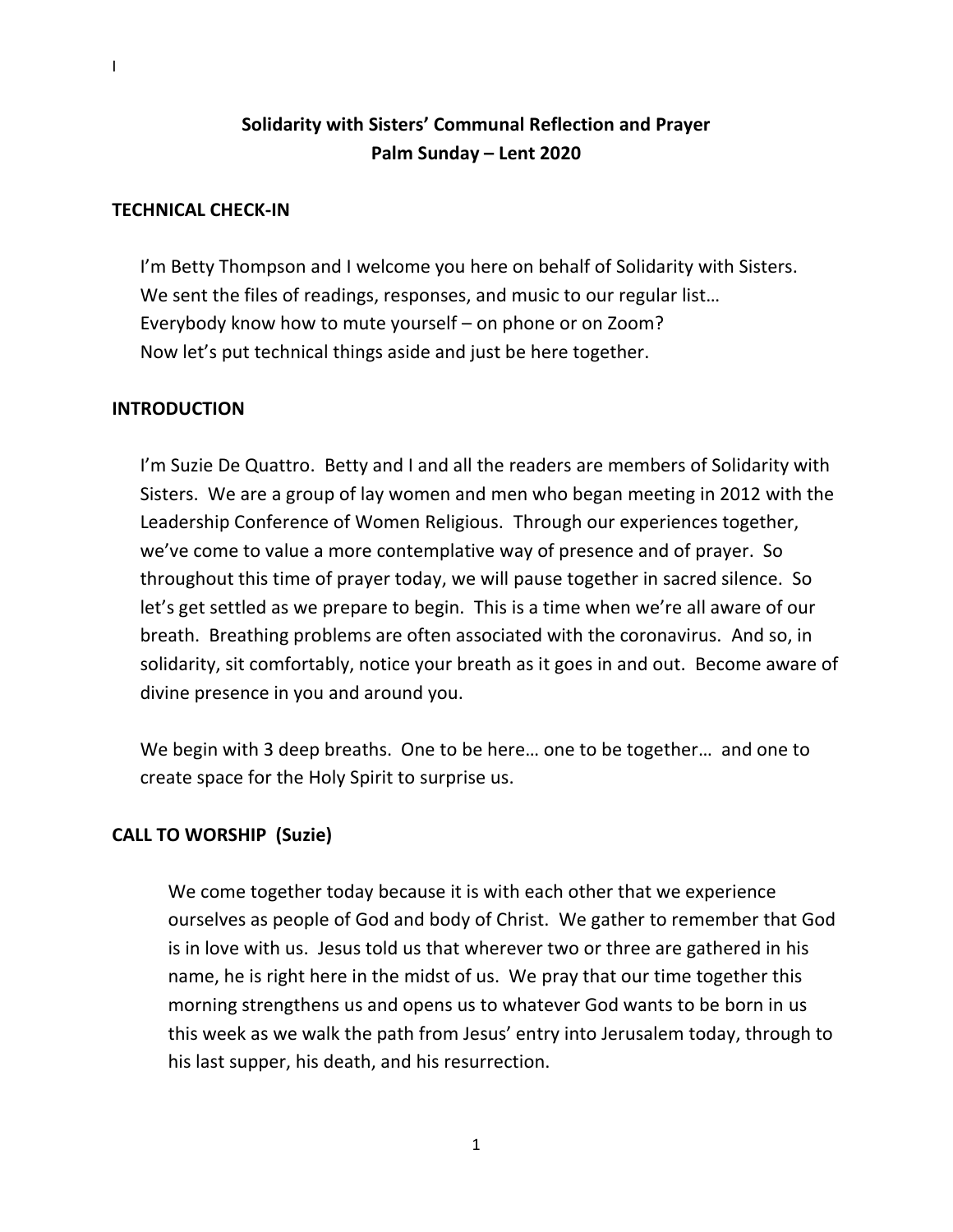## **GATHERING PRAYER (Suzie)**

I

O God who creates and who gives breath, be with us now as we come to you with the great longings of our world and of our selves. We come together trusting that the Spirit will be at work in us during this time of coronavirus, and during this Lenten season of conversion for transformation. Help us to let go and to let come. Help us to live the questions and to move with you, in you, and toward you, ever open to what is waiting to be born in us.

Let's pause to welcome God's presence. That's what Palm Sunday is about, right? – welcoming God who comes to us. Today we have no palms to lay down before Jesus. What is it that you might want to lay down to create a welcoming path for Jesus to enter this time?

## **SILENCE**

## **READINGS**

Betty: Today is Palm Sunday. Today we'll focus on Jesus' entry into Jerusalem. We will take the first steps of the long journey that unfolds through this holy week. We'll begin with a reading from Isaiah and then take a more meditative route into the Gospel, so that we really become part of it. After that, we'll have time for sharing our own reflections, prayers of the faithful, and celebration of our communion.

So let us listen together as Joan Sklamm reads from the 50<sup>th</sup> chapter of Isaiah.

**Reading 1: ISAIAH 50:4-5, 10 (Joan)**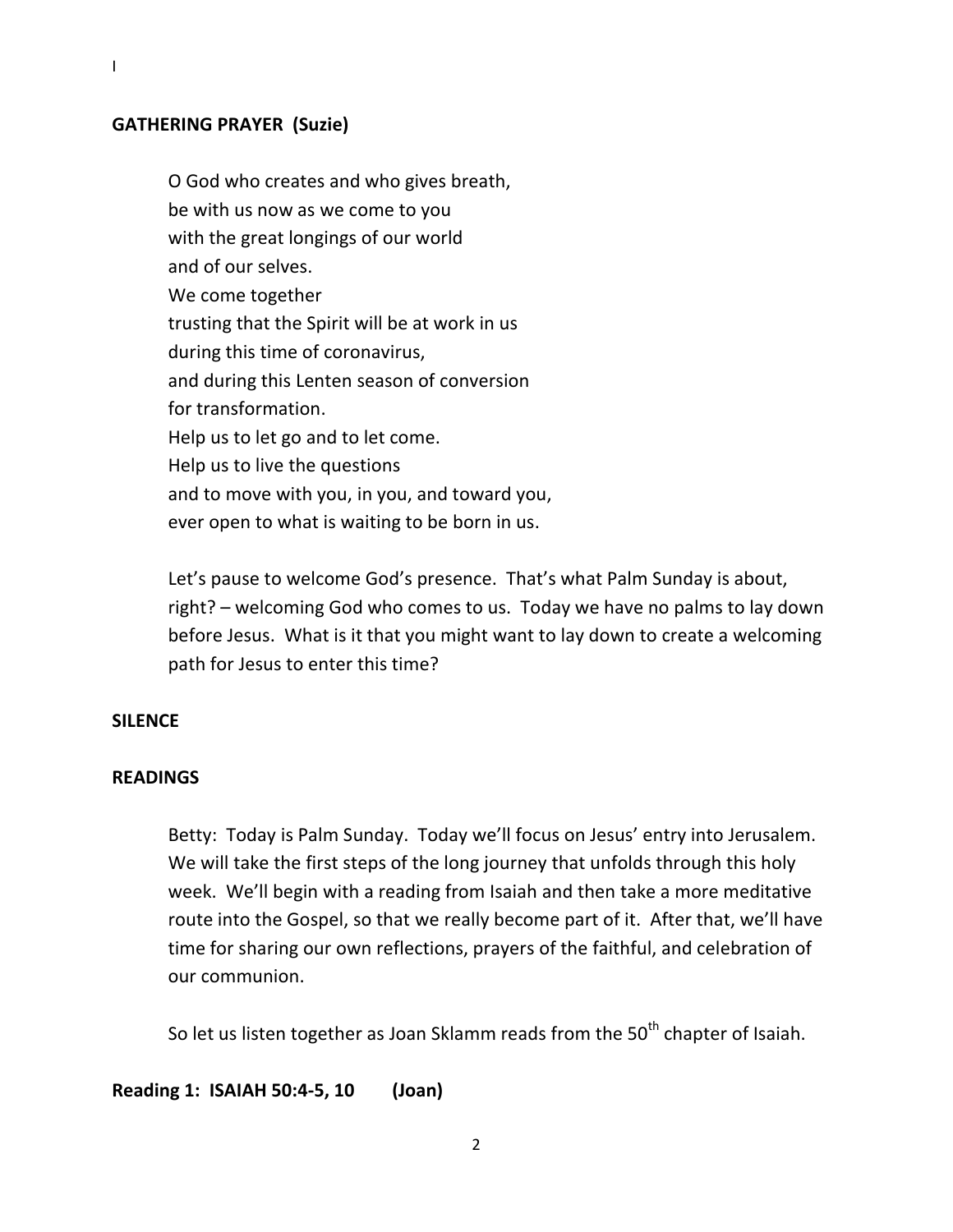The Lord Yahweh has given me a disciple's tongue so that I may know how to reply to the wearied with a word that will waken them.

Each morning God wakes me to hear, to listen like a disciple. The Lord Yahweh has opened my ear. For my part, I did not resist and I did not turn away.

Let anyone among you who holds Yahweh in awe listen to the voice of God's servant! Whoever walks in darkness and has no light shining for them, let them trust in the name of Yahweh, let them lean on our God.

# **Silence (Betty)**

We will take a different approach to the Gospel as we begin Holy Week. We're focusing on the story of the entry into Jerusalem on Palm Sunday, with confidence that we'll all find ways to walk the rest of Holy Week journey, too. We're thinking of possibilities to do that with you, if you want.

So today – First we'll read a reflection that helps create context for the Gospel. Then Reggie Ott will lead us in singing "Ride On, Jesus, Ride!"– and we know more about how to do that than we did last week! Then we'll read the Gospel three times. The repeated readings are akin to Lecio Divina, if you're familiar with that way of contemplation. After each of the three readings of the Gospel, we will pause with a question, to let us enter more and more deeply into what the Gospel is offering us.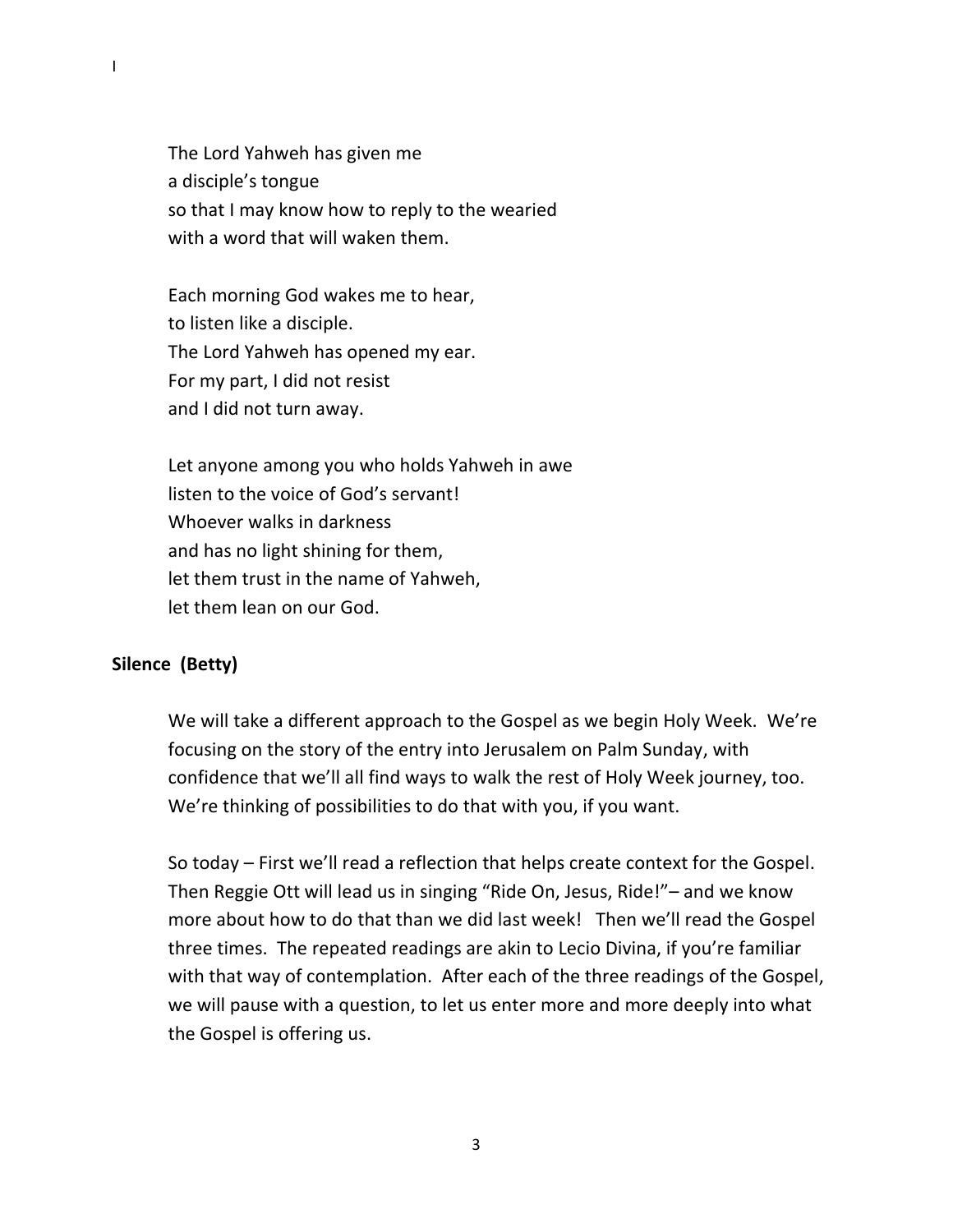Now Mary Ott will read an opening reflection on the Gospel from Sister Mary McGlone in NCR.

#### **Reading: PALM SUNDAY REFLECTION BY SISTER MARY McGLONE IN NCR (Mary)**

Pilgrims had made their way to Jerusalem, the Holy City, for the feast of Passover. They were a diverse group: some more pious than others, some experts in the traditions, and others who had barely heard the stories. Then Jesus, the popular prophet, appeared among them, not on pilgrim's feet, but riding a foal and thus fulfilling the words of the prophet Zechariah: "Behold: your king is coming to you, a just savior is he, humble, and riding on a donkey."

As soon as somebody caught on to the symbolism, the excitement spread like wildfire, and suddenly there was a triumphant procession with wildly enthusiastic singing and escalating expressions of homage. The multitude, already in a holiday mood, began to chant a song that echoed the hymn angels sang at Jesus' birth.

The people seemed to consider Jesus a superstar. Like many who can quote much of the Bible and still assiduously avoid its potential to implicate them, they sang their hosannas and marched with exuberance. But when night came, and the star fell, their enthusiasm waned more quickly than the moonlight. Their proclamations of faith retreated into silence about the king who had come in the name of the Lord.

#### **Silence (Betty)**

Before the silence: Let's take a little time to notice what words of this reflection seem written just for you.

After the silence: Now we're ready to enter into Jerusalem with Jesus. Remember the joy of the crowd that welcomed him? Their eagerness for him? Remember how we would wave our palms at mass? So – this is when to get out your scarves or whatever you want to wave! Reggie Ott is going to lead us in the song "Ride On, Jesus, Ride!" Sing along, even tho our phones will be muted!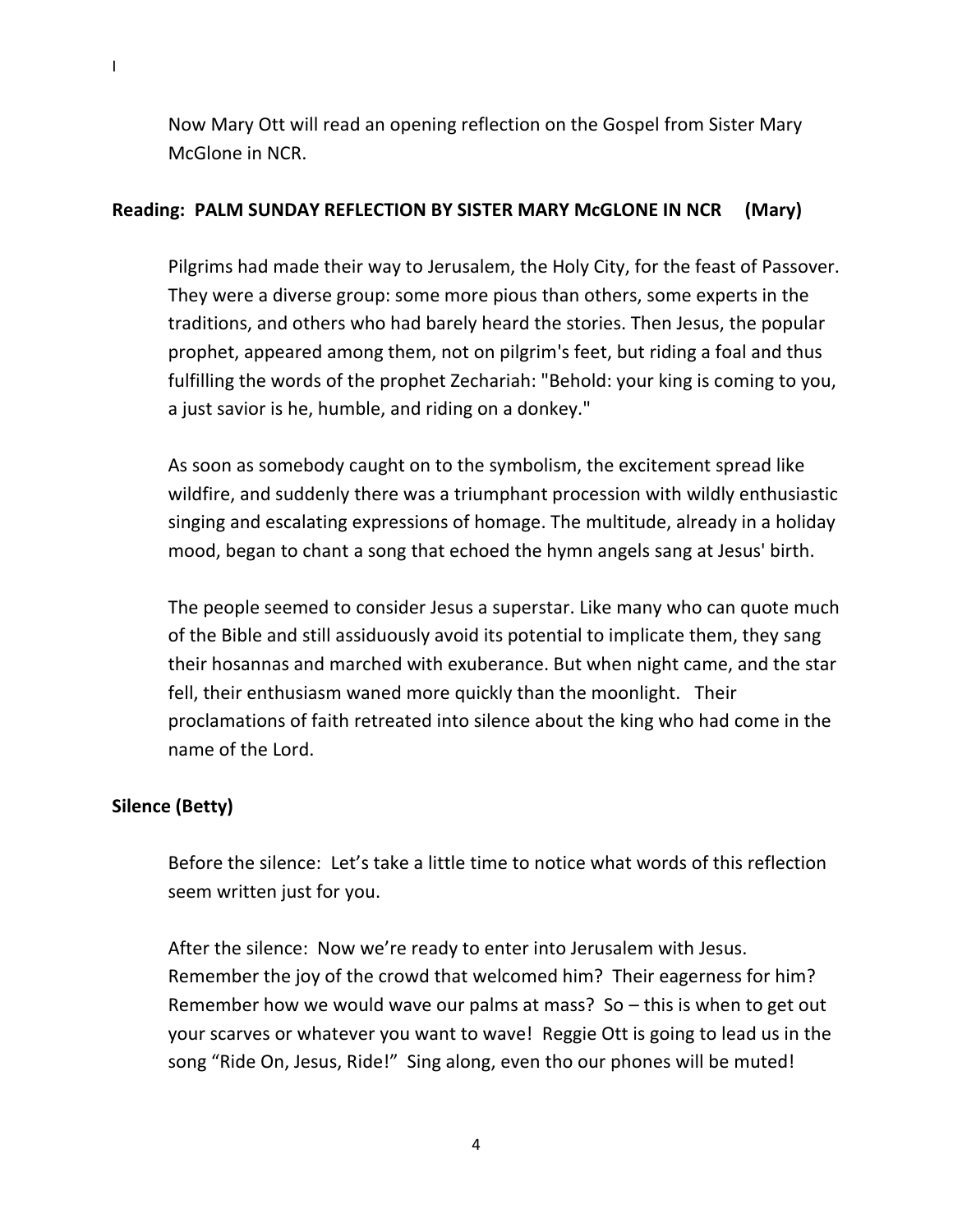## **Song: Ride On, Jesus, Ride! (Reggie)**

I

**Betty:** Now Stu Sklamm will read the Gospel for the first of three times.

#### **Reading: FIRST READING OF THE GOSPEL (Matthew 21:1-11) (Stu)**

When Jesus and the disciples were near Jerusalem. Jesus sent two disciples, saying to them, "Go into the village facing you, and you will immediately find a tethered donkey, and a foal with her. Untie them and bring them here to me. And if anyone says anything to you, you are to answer, 'The master needs them and will send them back directly." This took place to fulfill the prophecy: *Say to the daughter of Zion, "Look, your king comes to you. He is humble and riding on a donkey, a beast of burden."*

So the disciples went and did as Jesus had told them. They brought the donkey and the colt and laid their cloaks over the donkey, and he sat on it.

Great crowds of people spread their cloaks on the road, while others were cutting branches from the trees and spreading them in his path. The crowds who went in front of him and those following were all shouting: "Hosanna to the Son of David! Blessed is the he who comes in the name of the Lord! Hosanna in the highest heavens!"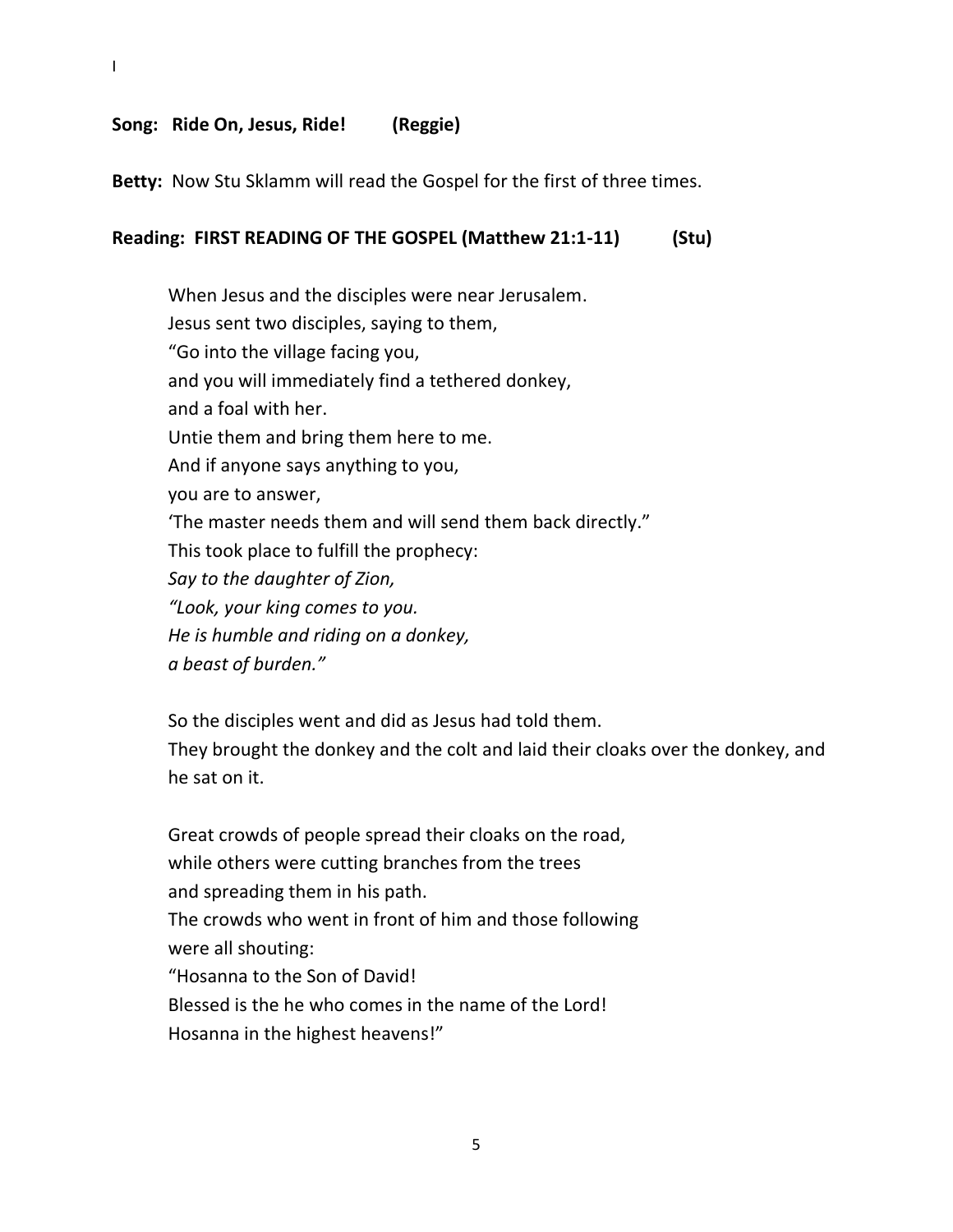And when he entered Jerusalem the whole city was in turmoil. "Who is this?" people asked, And the crowds answered, "This is the prophet Jesus from Nazareth in Galilee."

## **Silence (Betty)**

Before the silence: Let's take a little time with ourselves and with God, asking what this Gospel says to me and my life right now.

After the silence: Let's listen as Lynn Bufka reads the Gospel a second time, noticing if we feel a connection to any character in the story, whether it's a person or animal or object.

# **Reading: SECOND READING OF THE GOSPEL (Matthew 21:1-11) (Lynn)**

When Jesus and the disciples were near Jerusalem. Jesus sent two disciples, saying to them, "Go into the village facing you, and you will immediately find a tethered donkey, and a foal with her. Untie them and bring them here to me. And if anyone says anything to you, you are to answer, 'The master needs them and will send them back directly." This took place to fulfill the prophecy: *Say to the daughter of Zion, "Look, your king comes to you. He is humble and riding on a donkey, a beast of burden."*

So the disciples went and did as Jesus had told them. They brought the donkey and the colt and laid their cloaks over the donkey, and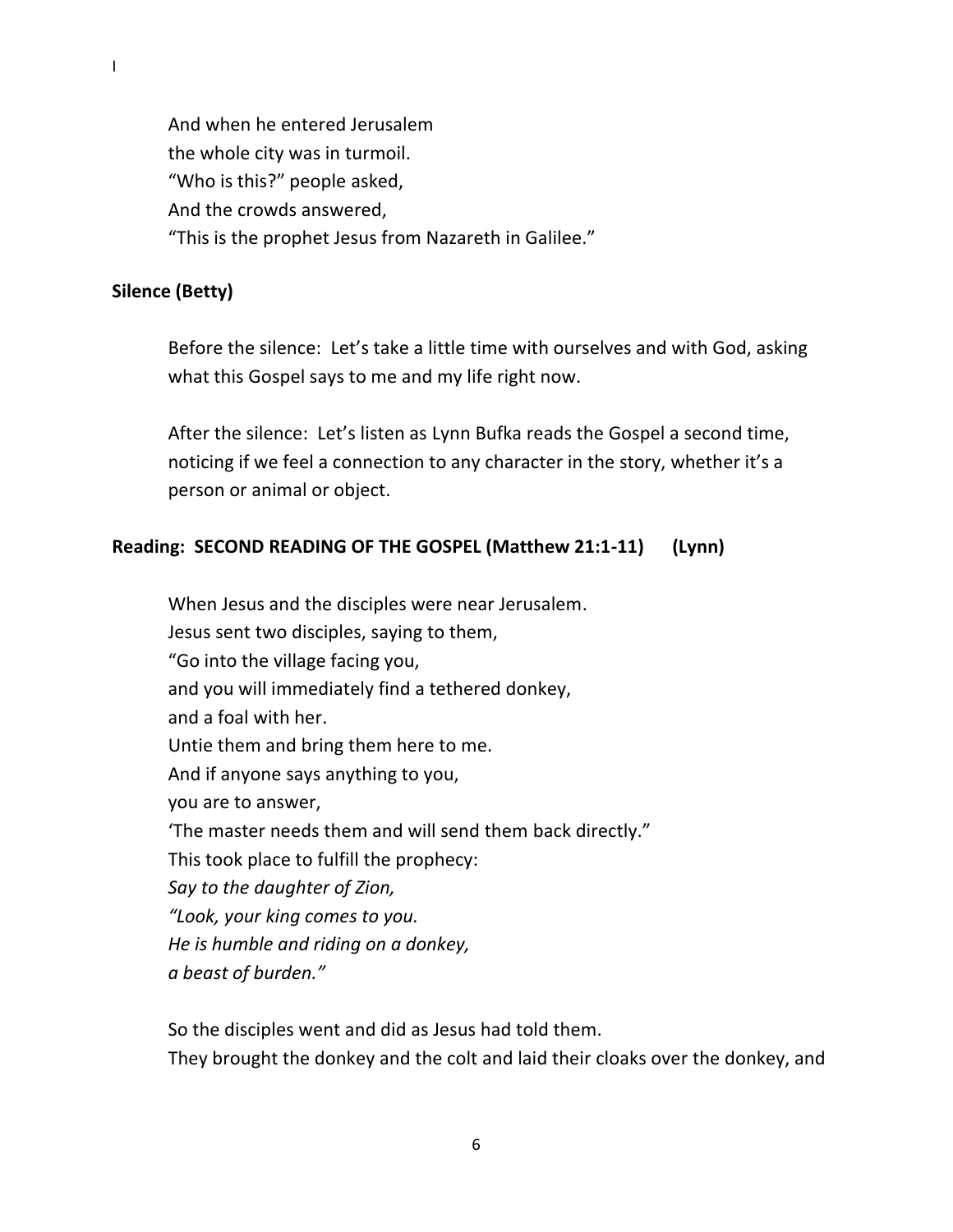he sat on it.

Great crowds of people spread their cloaks on the road, while others were cutting branches from the trees and spreading them in his path. The crowds who went in front of him and those following were all shouting: "Hosanna to the Son of David! Blessed is the he who comes in the name of the Lord! Hosanna in the highest heavens!"

And when he entered Jerusalem the whole city was in turmoil. "Who is this?" people asked, And the crowds answered, "This is the prophet Jesus from Nazareth in Galilee."

# **Silence (Betty)**

Before the silence: Let us take a little time to put ourselves into the place of one of the characters, human or not, in the story, and to feel the meaning of being there. As we enter this silence, consider the Gospel from the perspective of that character.

After the silence: Let's listen as Richard McGinnis reads the Gospel a third time, noticing a word or phrase that feels especially meaningful to you at this moment.

## **Reading: THIRD READING OF THE GOSPEL (Matthew 21:1-11) (Richard)**

When Jesus and the disciples were near Jerusalem. Jesus sent two disciples, saying to them, "Go into the village facing you, and you will immediately find a tethered donkey, and a foal with her.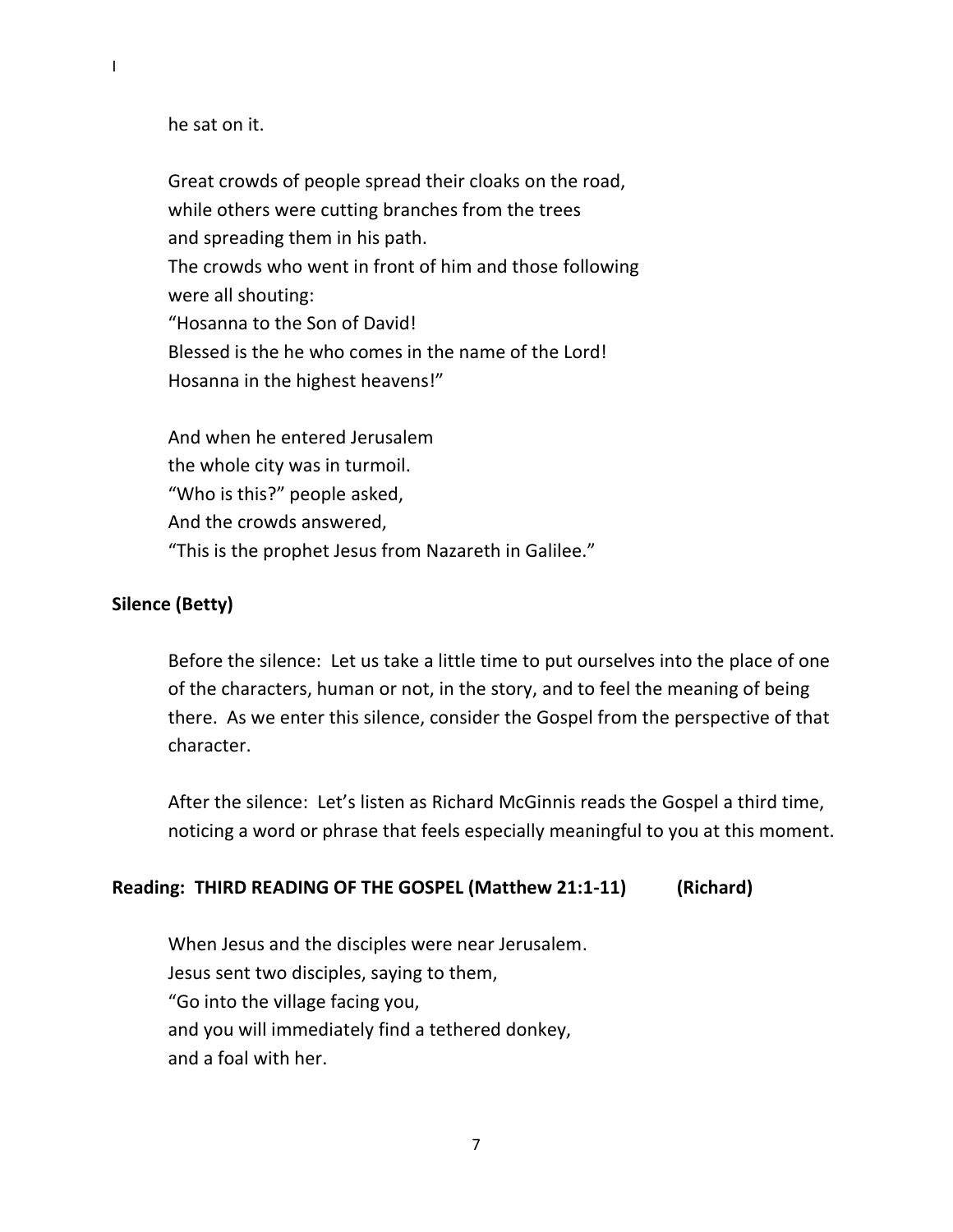Untie them and bring them here to me. And if anyone says anything to you, you are to answer, 'The master needs them and will send them back directly." This took place to fulfill the prophecy: *Say to the daughter of Zion, "Look, your king comes to you. He is humble and riding on a donkey, a beast of burden."*

So the disciples went and did as Jesus had told them. They brought the donkey and the colt and laid their cloaks over the donkey, and he sat on it.

Great crowds of people spread their cloaks on the road, while others were cutting branches from the trees and spreading them in his path. The crowds who went in front of him and those following were all shouting: "Hosanna to the Son of David! Blessed is the he who comes in the name of the Lord! Hosanna in the highest heavens!"

And when he entered Jerusalem the whole city was in turmoil. "Who is this?" people asked, And the crowds answered, "This is the prophet Jesus from Nazareth in Galilee."

## **SILENCE (Betty)**

Before the silence: I invite you to take your word or phrase into yourself. Repeat it to yourself, allowing it to interact with your inner world. See what rises in you – a feeling.. a word… a prayer….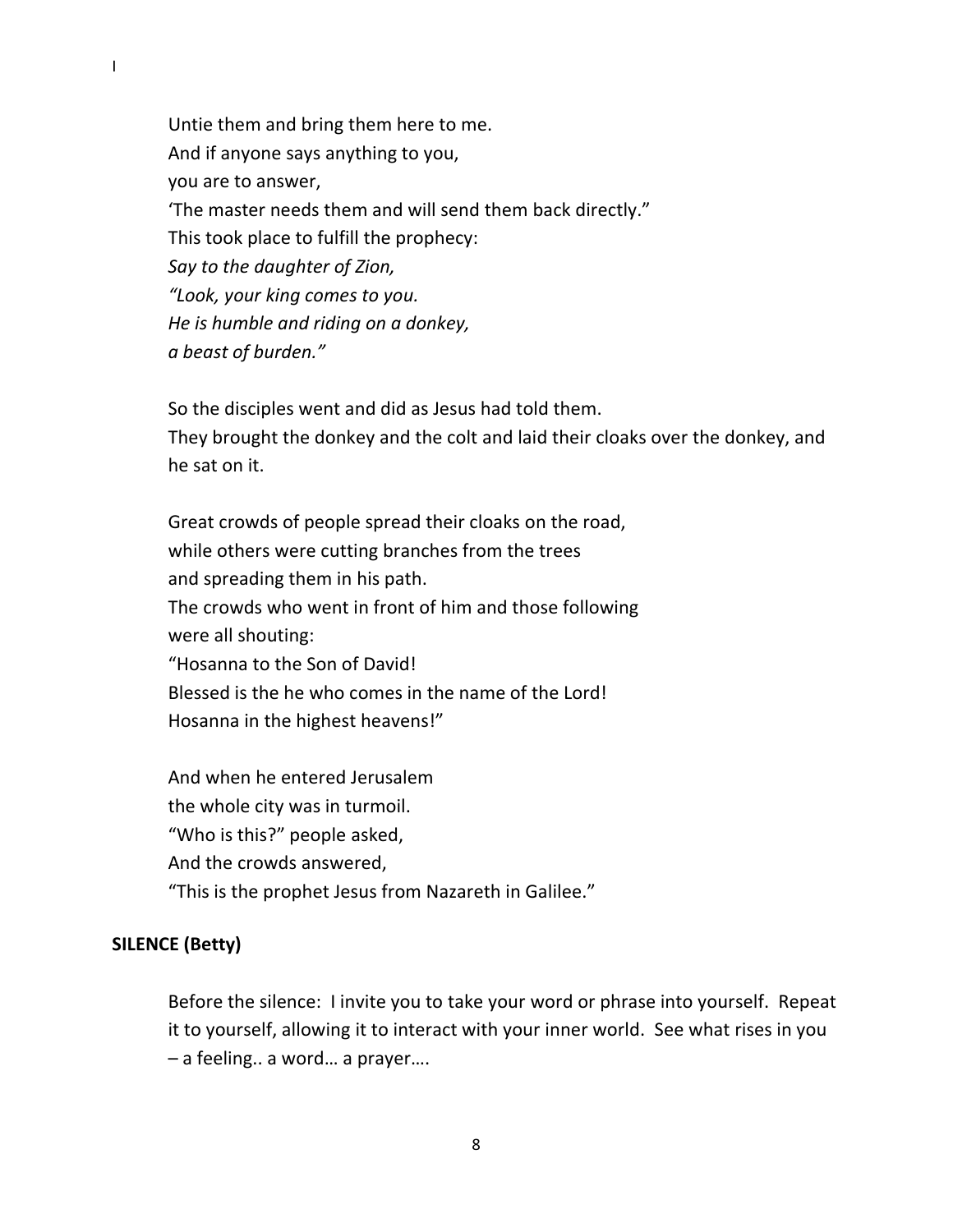# **SHARING (Betty)**

In just a moment, I will invite you to share your reflections. God is alive and active in this community, and we can expand upon what we see individually as we listen to each other.

After we listen to everyone's individual reflections, I will ask if someone would be willing to express what you heard as a sense of the whole –to pull together our individual reflections into some unity, so we can recognize how the Spirit is moving in our community this morning.

If you would like to speak, you will need to unmute yourself on your phone or in Zoom. After you speak, please mute yourself again. If more than one person speaks at once, one will go first and the other will speak after that.

Who would like to begin our sharing?

(Sharing)

## **THE WORD OF GOD AMONG US ALL TODAY (Betty)**

Has everyone spoken who wishes to?... Thank you.

Would someone be willing to express what you heard as a sense of the whole to pull together our individual reflections into some unity, so we can recognize the meaning of the word of God to us and in us this morning?

Thank you. I have a real sense of us at this moment as the body of Christ.

## **INTENTION (Suzie)**

Let us pray together.

On this Palm Sunday, let us pray for the courage to walk the whole way of the cross with Jesus.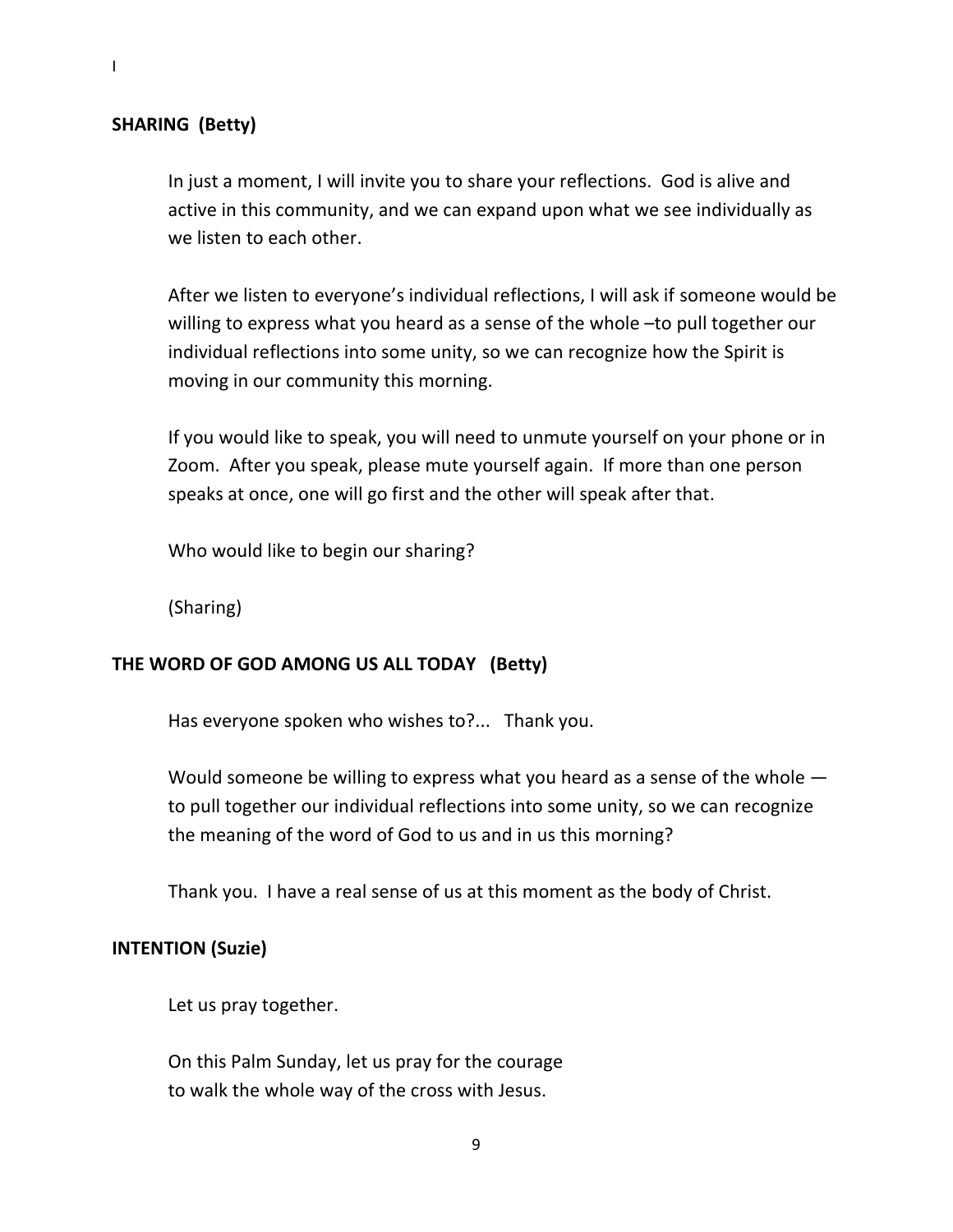He lived this terrible week in the same way he lived the earlier years of his life: with absolute love that healed and never harmed others. His love brought into human life the endless, unearned love with which God looks at every person all the time. Following this way of love is the path of our salvation.

If your phone or computer is muted, you can respond aloud with words from our Isaiah reading today: In you, Yahweh, we trust.

# **PRAYERS OF THE FAITHFUL (Suzie)**

1. With the Leadership Conference of Women Religious and Catholic sisters, we feel the heartbreak of our world. We pray that we will be voice for people who are voiceless, and mend the gaps for people who are vulnerable. For this we pray. (Pause.)

In you, Yahweh, we trust.

- 2. For all those directly impacted by the coronavirus crisis, we pray. (Pause.) In you, Yahweh, we trust.
- 3. For people who are in fear in these unsettled times, we pray. (Pause.) In you, Yahweh, we trust.
- 4. For our families and those who are dear to us, we pray. (Pause.) In you, Yahweh, we trust.
- 5. For the strength and wisdom we individually and collectively need for this time, we pray. (Pause.) In you, Yahweh, we trust.
- 6. For leaders nearby and worldwide to act with wisdom and with care for the vulnerable, we pray. (Pause.) In you, Yahweh, we trust.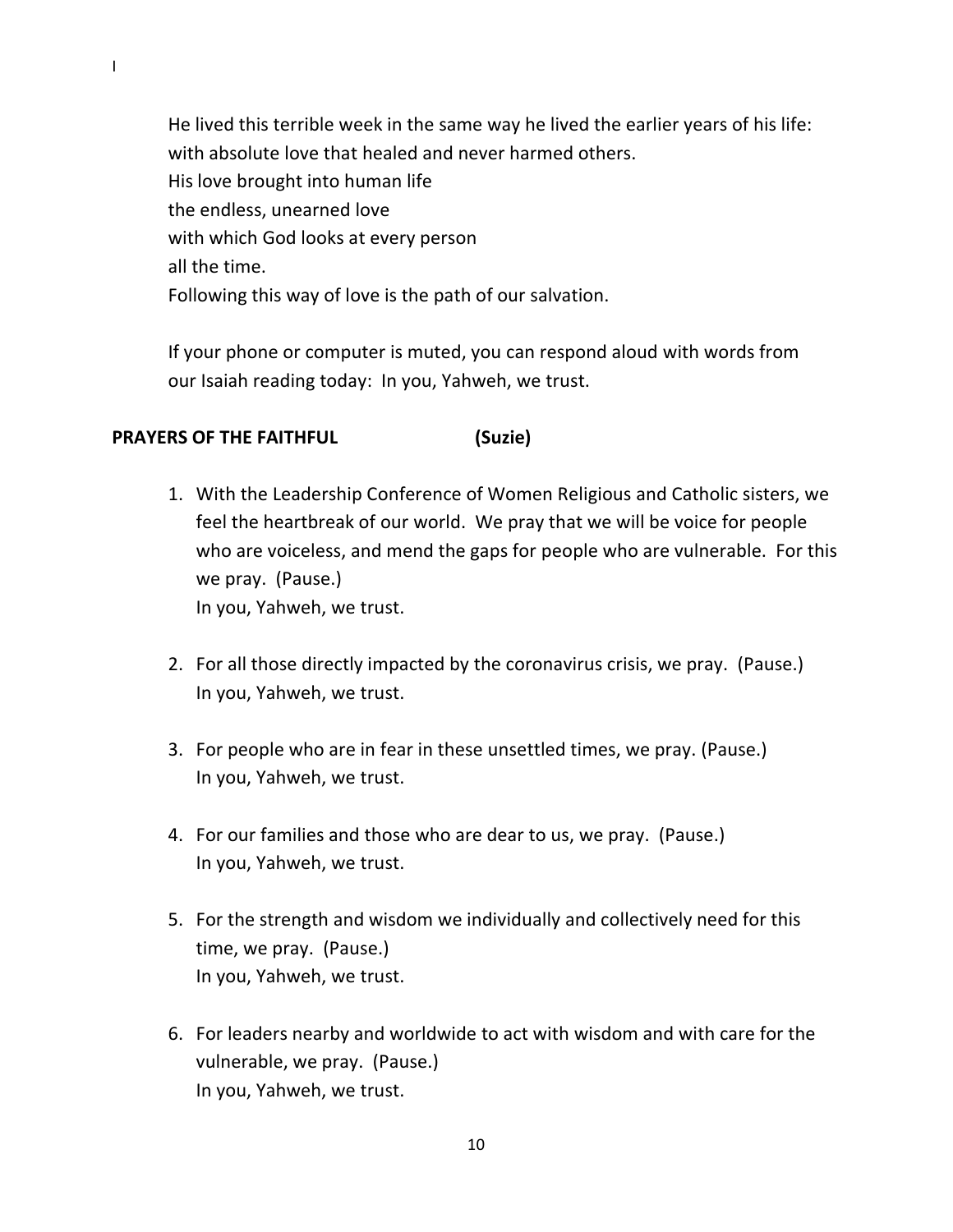7. For our Jewish brothers and sisters who begin their holy season of Passover Wednesday night – May we share with them the fullness of God's promise to save them, and walk with them trusting that our God of Abraham, Isaac, and Jacob will lead us all through the dark night when death is all around us. (Pause) In you, Yahweh, we trust.

Let's pause to remember the feelings and prayers that rose up in us in our shared reflections, and to be attentive to the prayers we carry with us. (Pause) Now, for what else shall we pray? Please unmute yourself as you speak. Please end your petition with "for this we pray" or anything ending you want.

After "for this we pray": In you, Yahweh, we trust.

We place all of our prayers, those spoken and those unspoken, into your loving care, and we entrust the outcome to you. As we do, we use the words of Sister Sharlet Wagner. We thank you, God, that "It is not ours to see the future. Our task is not to create a plan for the new to emerge. It is to create a space for the new to emerge. For the young. For the growing diversities. A space where the Holy Spirit is free to work. If we can do this, the future will emerge. And it will be good." Amen.

# **CELEBRATION OF COMMUNION (Suzie)**

Today we are not able to share in the physical breaking of bread and sharing of the cup. But we remember what we relive this week. On the night before he died the first thing Jesus did was to give thanks. So let us pause and know that God is among us and give thanks.

(Silence.)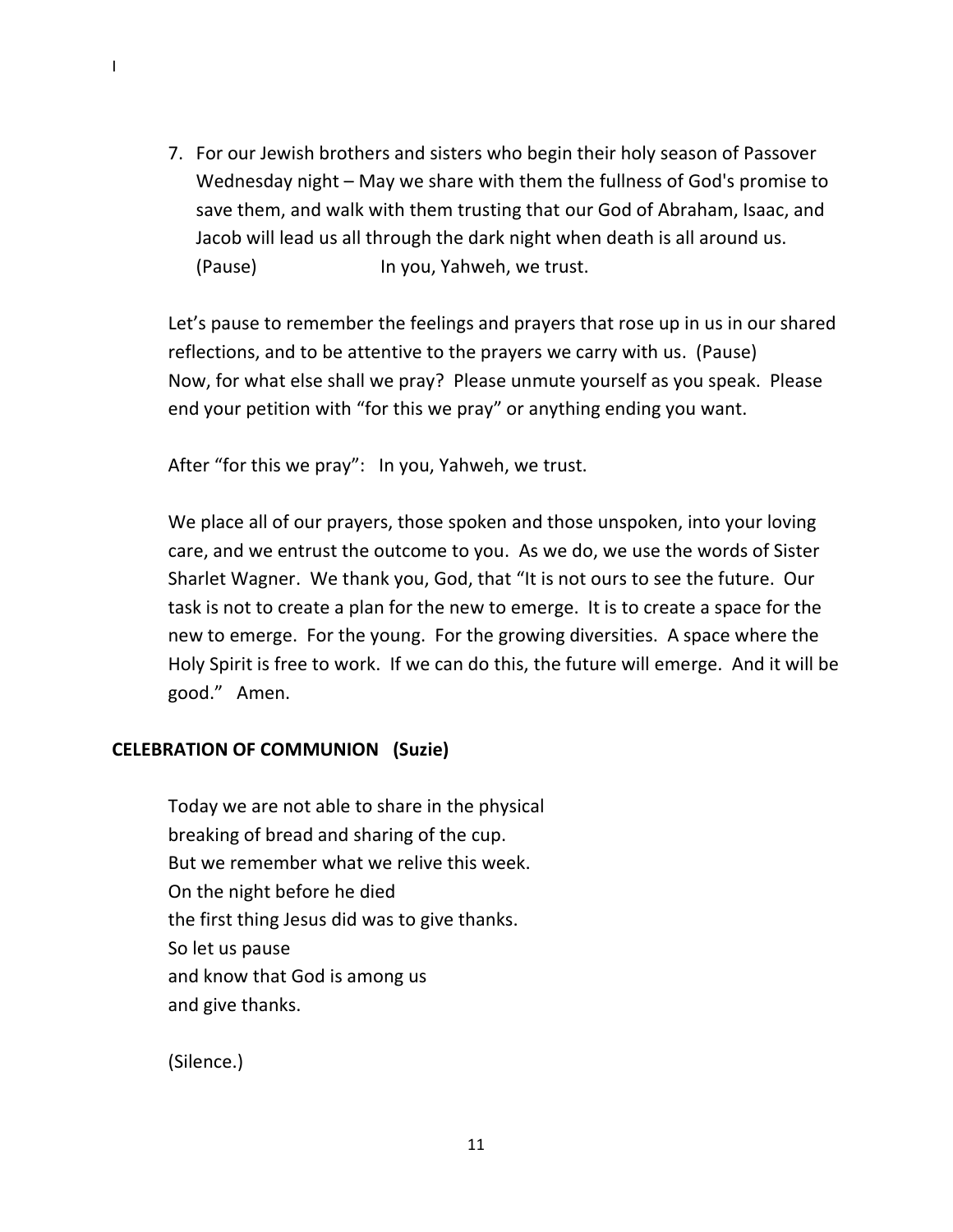And then Jesus, who was having dinner with his friends, looked at what was in front of him, the bread and the cup, and he blessed it. So let us, too, look at what is front and center in our lives and bless it. Let us pause to invite God right now into what is front and center in our lives and know that God will indeed enter our space – and bless it.

(Silence.)

We thank God that through Christ we share in divine life.

Alive in God's presence, let us ourselves be bread for the world, from our own newly cloistered places. O gracious Mystery that we name God, may we create space within ourselves for your creativity and your peace, so that we can share with the world your abundant and transforming love.

Whenever we eat or drink this week, we can gratefully remember our communion with God and with each other. We can recognize that our meals are a communion with all creation as other living beings become part of our own bodies.

Let us pause to take in the gift of God's life in us and among us.

(Silence.)

#### **OUR FATHER (Suzie)**